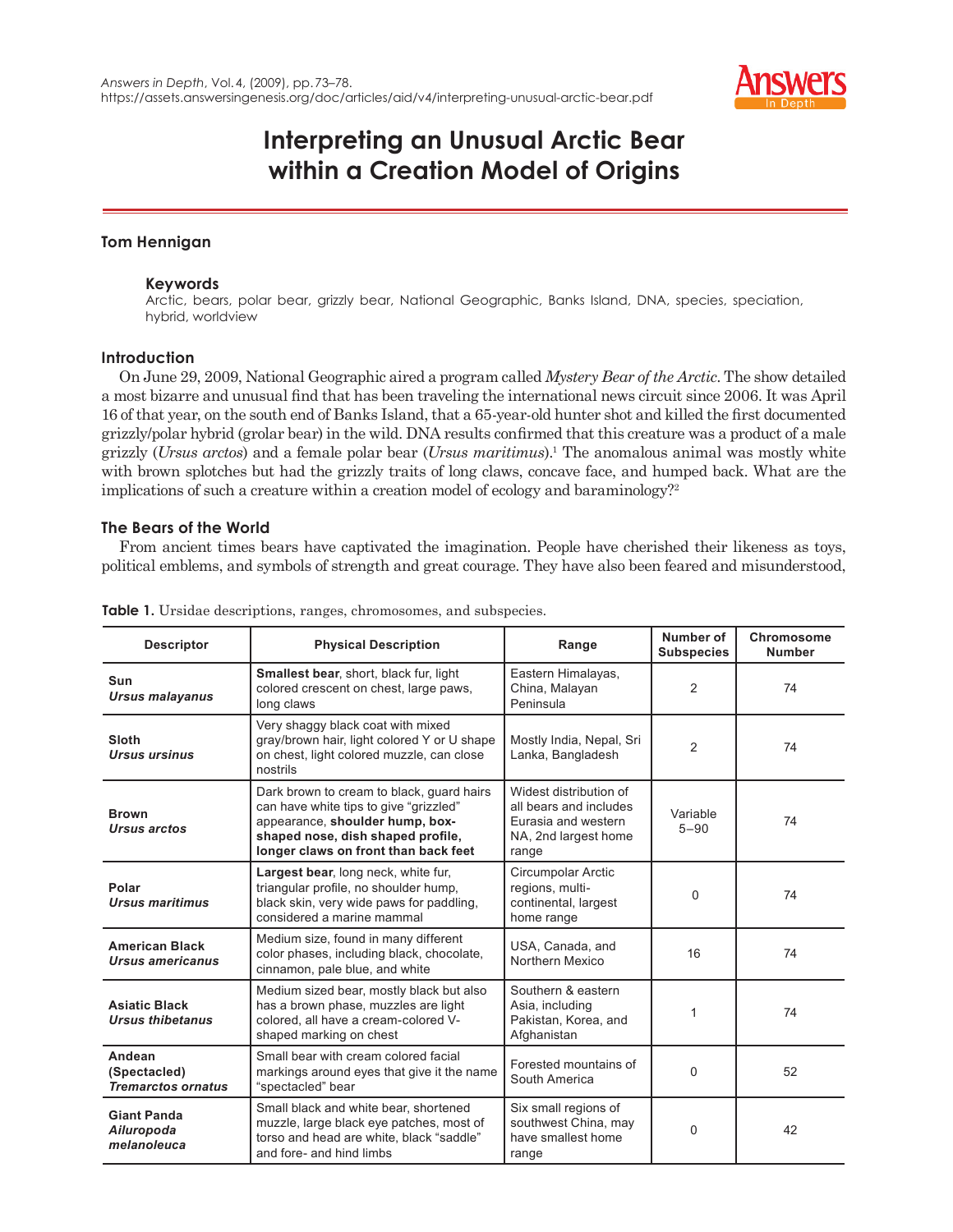and this led to their widespread elimination.3 Because of extensive killing and habitat destruction, the survival of many species is a conservation concern, which is why they are probably the most studied carnivore.<sup>4</sup> Compounding matters, advocates that support anthropogenic climate change feel that the extinction of polar bears is a real possibility if the Arctic ice melts into oblivion. These concerns have brought bears into the media spotlight, and it is important to get a perspective of this magnificent creature within a creation model of origins.

The word bear finds its etymological origins in the Indo-European root *bher*, which is also the basis for other words such as *burial*, *berserk*, and *bearing young*. 5 Table 1 summarizes the descriptions, range, chromosome numbers, and subspecies of the eight extant bear species.<sup>6–8</sup> Table 2 highlights various bear adaptations, behaviors, and conservation status. Worldwide, bears inhabit Eurasia, North America, and South America, and there is fossil evidence suggesting that extinct bears also roamed Africa. There is no evidence that bears ever occupied Australia.<sup>9</sup>

Family Ursidae is comprised of three subfamilies. Ailurinae contains the giant panda *(Ailuropoda melanoleuca)*, the famous "umbrella" species for conservation, with 42 chromosomes and distinctive white face and black eye patches. Tremarctinae consists of the only extant member of the short-faced bears, the tropical Andean or spectacled bear *(Tremarctos ornatus)* of South America with its distinctive cream-colored "spectacled" face and 52 chromosomes. Ursinae, whose members have 74 chromosomes, comprise the rest of the species and include the smallest sun bear *(Ursus malayanus)* with the distinctive light crescent on its chest;

| <b>Descriptor</b>             | <b>Winter Dormancy</b><br><b>Not Obligate</b>             | <b>Feeding Behavior</b><br><b>Number of Teeth</b>               | <b>Delayed</b><br>Implantation | <b>Unique Behaviors and</b><br><b>Daytime Activity</b>                                                                                   | <b>Conservation</b><br><b>Status</b>                                                                   |
|-------------------------------|-----------------------------------------------------------|-----------------------------------------------------------------|--------------------------------|------------------------------------------------------------------------------------------------------------------------------------------|--------------------------------------------------------------------------------------------------------|
| <b>Sun Bear</b>               | Yes                                                       | Omnivore:<br>mostly frugivorous<br>42                           | <b>Yes</b>                     | Makes nests in trees and sleeps<br>in them, much unknown; variable<br>mostly diurnal and crepuscular                                     | Vulnerable<br><b>Declining</b>                                                                         |
| <b>Sloth Bear</b>             | <b>No</b>                                                 | Omnivore;<br>insect specialist<br>40                            | <b>Yes</b>                     | Slow walking, no upper incisors so<br>they can make a tube out of mouth<br>and "vacuum" insects:<br>mostly nocturnal and crepuscular     | Vulnerable<br><b>CITES</b><br>Appendix I                                                               |
| <b>Brown</b><br><b>Bear</b>   | Yes                                                       | Omnivore;<br>mostly plants;<br>variable<br>42                   | <b>Yes</b>                     | Observed far north riding<br>ice flows, wild hybrids with<br>polar bears, may be heavily<br>carnivorous:<br>variable, mostly crepuscular | <b>Threatened</b><br><b>CITES</b><br>Appendix I                                                        |
| <b>Polar Bear</b>             | Yes<br><b>Pregnant Females</b>                            | 95% carnivore;<br>fruits:<br>kelp<br>42                         | <b>Yes</b>                     | Except for pregnant and nursing<br>mothers, don't hibernate, fasts<br>during summer months;<br>mostly diurnal                            | U.N<br>Vulnerable<br><b>USA</b><br><b>Threatened</b><br>Russia/Canacla<br><b>Species of</b><br>Concern |
| American<br><b>Black Bear</b> | <b>Yes</b><br>body temps. may<br>drop to 31-34° C         | Omnivore;<br>mostly plants;<br>eats a variety of<br>foods<br>49 | Yes                            | Excellent tree climbers, "bear<br>nests":<br>mostly diurnal but varies with<br>season and life history                                   | Estimated<br>450,000 in North<br>America<br>Game Species                                               |
| Asiatic<br><b>Black Bear</b>  | <b>Sometimes</b><br>body temps. may<br>drop $3-7^\circ$ C | Omnivore;<br>mostly plants;<br>bamboo<br>42                     | Yes                            | 50% time may be spent in trees,<br>may migrate rather than hibernate,<br>"bear nests":<br>mostly nocturnal but varies by<br>region       | Vulnerable<br><b>CITES</b><br>Appendix I<br>Sub-species is<br>Critically<br>Endangered                 |
| Andean<br><b>Bear</b>         | <b>No</b>                                                 | Omnivore;<br>mostly plants;<br><b>Bromeliacea</b><br>42         | <b>Yes</b>                     | Best tree climbers, will make<br>feeding and sleeping platforms in<br>trees:<br>generally nocturnal and<br>crepuscular                   | Vulnerable<br><b>CITES</b><br>Appendix I                                                               |
| Giant<br>Panda                | No                                                        | Omnivore;<br>99% bamboo;<br>eats some meat<br>42                | <b>Yes</b>                     | Not very active, sleep most of<br>day, radial sesamoid for eating<br>bamboo, smallest of cubs;<br>generally crepuscular but varies       | Endangered<br><b>CITES</b><br><b>Appendix I</b><br><b>Declining</b>                                    |

**Table 2.** Ursidae comparative behaviors and conservation status.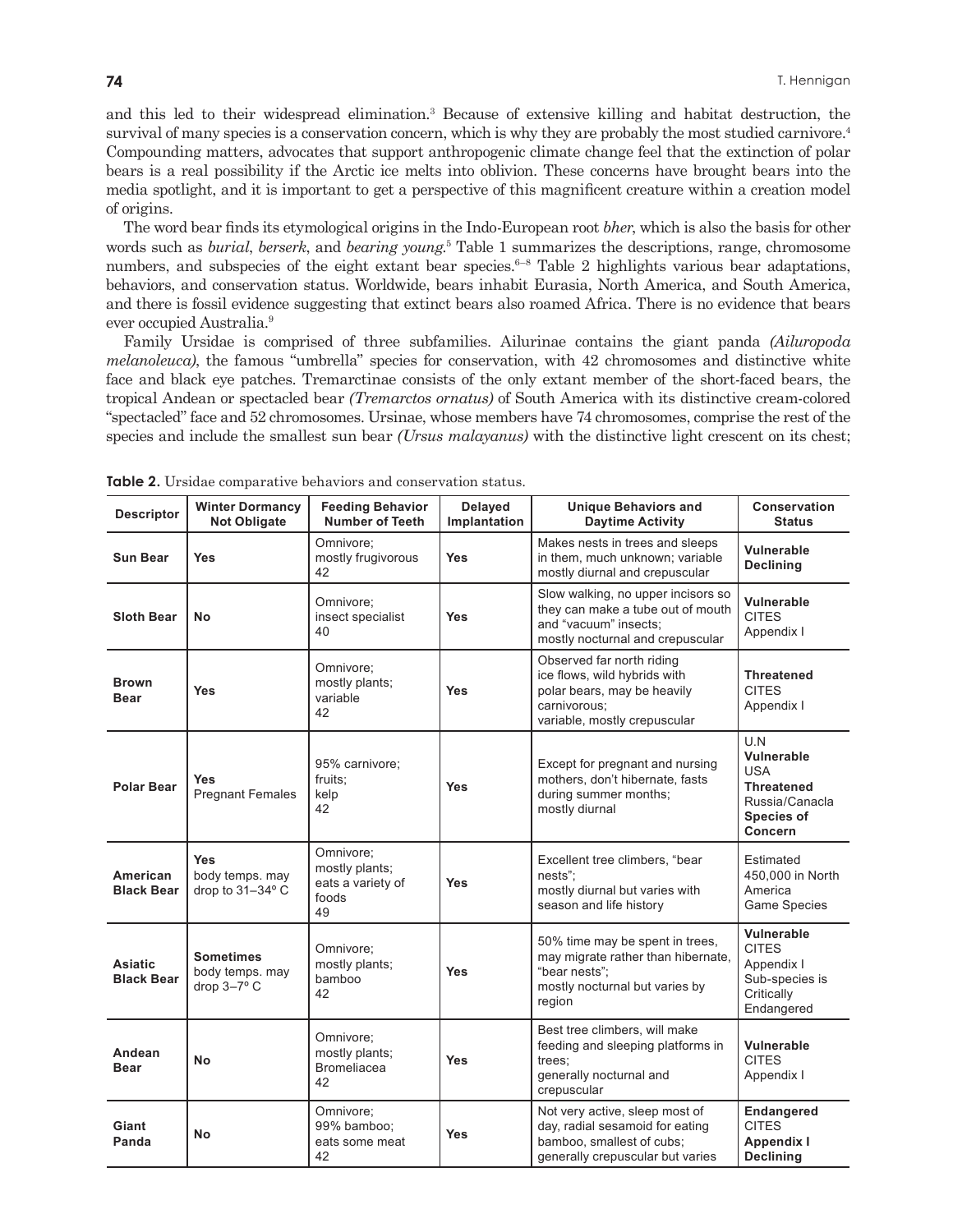the shaggy sloth bear *(U. ursinus)*, characterized by its light colored U or Y chest pattern; the grizzled brown bear *(U. arctos)*, recognized by its shoulder hump and boxed nose; the carnivorous polar bear *(U. maritimus)* of the circumpolar regions; the variably colored American black bear *(U. americanus)*, the most numerous of bear species; and the Asiatic black bear *(U. thibetanus)*, delineated with a cream-colored V on its chest.

#### **Have Other Bear Species Hybridized?**

Both creationists and evolutionists agree that extant bears have diversified rapidly, but because of their differing presuppositions, the time frames for this rapid speciation are quite different. For the evolutionists, the rapid radiation has occurred since the Miocene-Pliocene boundary about 5 million years ago.10 For the creationist this diversification has taken place even more rapidly, since the Flood, in 4,500 years or less.

Could the ability to hybridize be one factor in this rapid radiation? Historical records document that six of the eight species in *Ursus* readily hybridize with one another. Table 3 summarizes the most current documentation of ursid hybrid pairings: *Sun × Sloth*, 11, 12 *Sun × Asiatic Black*, <sup>13</sup> *Asiatic Black × Brown*, <sup>14</sup> *American Black × Brown,*<sup>15</sup> a possible *Asiatic Black × American Black*16 and numerous instances of captive *Brown × Polar*. 17–20

In the study of baraminology, a unique creationist biosystematic method for determining the created kinds (Hebrew *bara* = created, *min* = kind), hybridization ability demonstrates continuity (or significant holistic similarity) from the biochemical cellular levels to the developmental anatomic levels such that the members must be closely related and part of the same kind.<sup>21</sup> Therefore, hybridization ability makes them a monobaramin, defined as a group of organisms who share significant holistic similarity with one another, without considering discontinuity.22, 23 Because hybridization is well documented with six of the eight Ursid species, and there are numerous common genetic and morphological traits between all eight ursids, the whole group has been classified as a monobaramin by other creationist authors. $24-27$ 

| <b>Hybrid Pairing</b>                                                                               | <b>Wild or Captive</b> | Fertility         | <b>References</b>                                        |
|-----------------------------------------------------------------------------------------------------|------------------------|-------------------|----------------------------------------------------------|
| U. malayanus $(\mathcal{Q}) \times M$ . ursinus $(\mathcal{Z})$<br>Sun Bear × Sloth Bear            | Captive                | Unknown           | Asakura <sup>28</sup><br>Scherren <sup>29</sup>          |
| U. matayanus $\times$ U. thibetanus<br>Sun Bear × Asiatic Black Bear                                | Wild                   | Probable          | Galbreath et al. <sup>30</sup>                           |
| U. thibetanus $(\mathcal{Q}) \times U$ . arctos $(\mathcal{Z})$<br>Asiatic Black Bear × Brown Bear  | Captive                | Unknown           | Gray <sup>31</sup>                                       |
| U. americanus × U. thibetanus<br>American Black Bear × Asiatic Black                                | Wild<br>?              | Unknown           | Hybrid Bears <sup>32</sup>                               |
| U. americanus $(\mathcal{Q}) \times U$ . arctos $(\mathcal{Z})$<br>American Black Bear × Brown Bear | Captive                | Unknown<br>3 cubs | Gra $v^{33}$                                             |
| U. arctos $(\mathcal{Q}) \times U$ . maritimus $(\mathcal{Z})$<br>Brown Bear × Polar Bear           | Captive                | Fertile           | Kowalska <sup>34-36</sup><br>Martin <sup>37</sup>        |
| U. maritimus $(2) \times U$ . arctos $(3)$<br>Polar Bear × Brown Bear                               | Captive                | Fertile           | Gra $v^{38}$                                             |
| Tremarctos ornatus×U. thibetanus<br>( 3 )<br>Spectacled Bear × Asiatic Black                        | Captive                | Fertile           | McLellan and Reiner <sup>39</sup>                        |
| U. maritimus $(2) \times U$ . arctos $(3)$<br>Polar Bear × Brown Bear                               | Wild                   | Fertile           | Hybrid bears <sup>40</sup><br>Doupé et al. <sup>41</sup> |

#### **Table 3.** Ursid hybrids.

Recent research suggests that the ursids may be holobaraminic.<sup>42, 43</sup> This means that not only are they monobaraminic, but they are also apobaraminic, meaning that the group is bounded by significant holistic differences (discontinuity), when compared with other taxa, without regard to the similarities between ursids. These differences include less-developed carnassial teeth, general flexibility to switch food sources in a changing environment, unique bile salt metabolism (with the exception of the Giant Panda), unique hibernation metabolism compared to other animals that hibernate, plantigrade foot anatomy, big toe placement on the outside of foot,44 gross morphology, and premature birth with the smallest young per size of the mother than any other placental mammal.45

Through successive approximation, if it can be demonstrated that bears are both monobaraminic and apobaraminic, they are classified as a holobaramin.46 Previously, creationists, have discussed how natural selection, not to be confused with molecules-to-man evolution, may explain both the grolar bear and how bears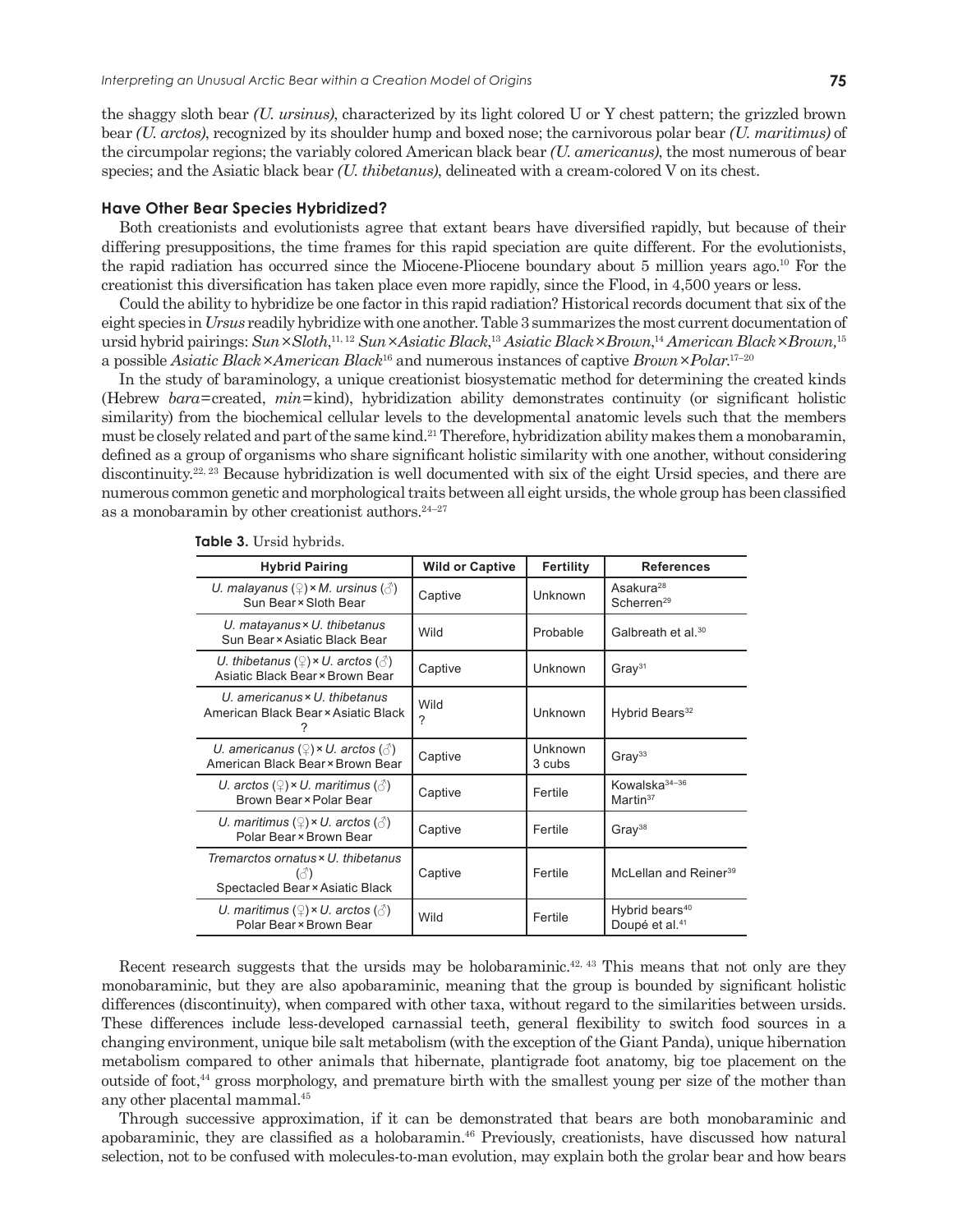have diversified over time within a creation model of origins.<sup>47, 48</sup> However, calling upon natural selection as an explanation may not be the only factor. Fascinating ecological and genetic data continue to be discovered and provide promising and fruitful research foci for creationists. For those who desire to study God's creation from a biblical perspective, it is important to produce a more robust model of origins than a model that assumes random, non-intelligent processes.

#### **For Future Research**

It is believed in creation biology that Jesus created his creatures to persist.<sup>49</sup> After Noah released the animals, the world they reentered was not the same. It was a devastated world in the throes of a divine judgment, the magnitude of which had never been seen before nor has it been seen since. Ecosystems were different and in constant flux for long periods of time. It was a world where God's creatures had to be able to adapt to new and drastically changing conditions.<sup>50, 51</sup>

Therefore, it makes sense that these creatures were endowed by their Creator with the genetic mechanisms that would allow them to change with fluctuating environmental conditions. Exciting new research continues to suggest that genetic mutations affecting the survival of an organism may not be random, but directed, in the presence of certain environmental cues. This is a direct prediction of a biblical creation model. These seemingly directed changes, caused by environmental factors, can occur and have been documented in bacteria,<sup>52, 53</sup> insects,<sup>54</sup> and possibly cattle<sup>55</sup> to name just a few. Concerning karyotype rearrangement moving in a single direction and becoming fixed in the populations of pandas and spectacled bears, one set of evolutionary authors pondered the idea that the genome seems to "possess a built-in capacity to modify chromosome number, such that an increase is triggered by environments characterized by intense selection."56

Fruitful creation research should look for designed genetic mechanisms that are triggered by environmental cues. Furthermore, recent data suggest that many of the morphological differences, especially in the cranial and mandibular shapes of both extant bears and two extinct species, the short-faced bear *(Arctodus simus)*  and the European cave bear *(Ursus spelaeus)*, are more indicative of diet and feeding behavior than classic evolutionary, common-descent, mechanisms.<sup>57</sup>

Bears are known for their adaptability to new environments and food sources. Recent observations made in 2003 and 2004 documented transient grizzlies regularly visiting the polar bear's traditional domain of the Canadian Arctic Archipelago and riding on sea ice.59 Up until this time, no one knew that the grizzly, known for its mastery of the Arctic tundra, had ever traveled to the high arctic latitudes. Ability to hybridize, designed genetic mechanisms in order to meet survival requirements in changing ecosystems, and morphological differences caused by dietary flexibility are promising areas for creationist research. They also provide reasonable hypotheses for explaining how bears could experience rapid intrabaraminic diversification in just a few thousand years.

### **Conclusion**

Worldview is critical to how we interpret the creation around us. Worldview affects our scientific interpretations, and these interpretations are at the heart of the creation/evolution issue. This issue is not about "science verses religion," but a struggle between a biblical worldview that posits that life is designed versus a humanistic worldview that posits that life is random. As Christians who enjoy science, we have the Word of the Creator, endorsed by the Lord Jesus Christ, as our foundation upon which we build our creation models. Scientific models come and go, but the Word of the Lord stands forever.59

Who would have thought that on that spring day in the high arctic, Jim Martell would shoot an anomalous ursid? Rather than being a mystery creature, this magnificent animal would be a testament to the power, judgment, and grace of the Creator of bears.

#### **References and Footnotes**

- 1. *Photo in the news: Polar Bear-Grizzly hybrid discovered*. Retrieved, 30 June, 2009, from, http://news.nationalgeographic. com/news/2006/05/bear-hybrid-photo.html
- 2. Frair, W., 2000. Baraminology: Classification of created organisms. *Creation Research Society Quarterly* **37**(2):82–91.
- 3. Vaughn, M. V. and T. K. Fuller (eds.), 1999. *Ursus Volume 11*. A selection of papers from the Eleventh International Conference on Bear Research and Management, p. 22. Graz, Austria: International Association for Bear Research and Management.
- 4. Krause, J., T. Unger, A. Nocon, A. Sapfo-Malaspinas, S. Orestis-Kolokotronos, M. Stiller, L. Soibelzon, H. Spriggs, P. H. Dear, A. W. Briggs, S. C. E. Bray, S. J. O'Brien, G. Rabeder, P. Matheus, A. Cooper, M. Slatkin, S. Pääbo, and M. Hofreiter, 2008. Mitochondrial genomes reveal an explosive radiation of extinct and extant bears near the Miocene-Pliocene boundary. *BMC Evolutionary Biology* **8**(220). Pub. Online doi:10.1186/1471-2148-8-220.. Retrieved from, http://www.biomedcentral.com/1471- 2148/8/220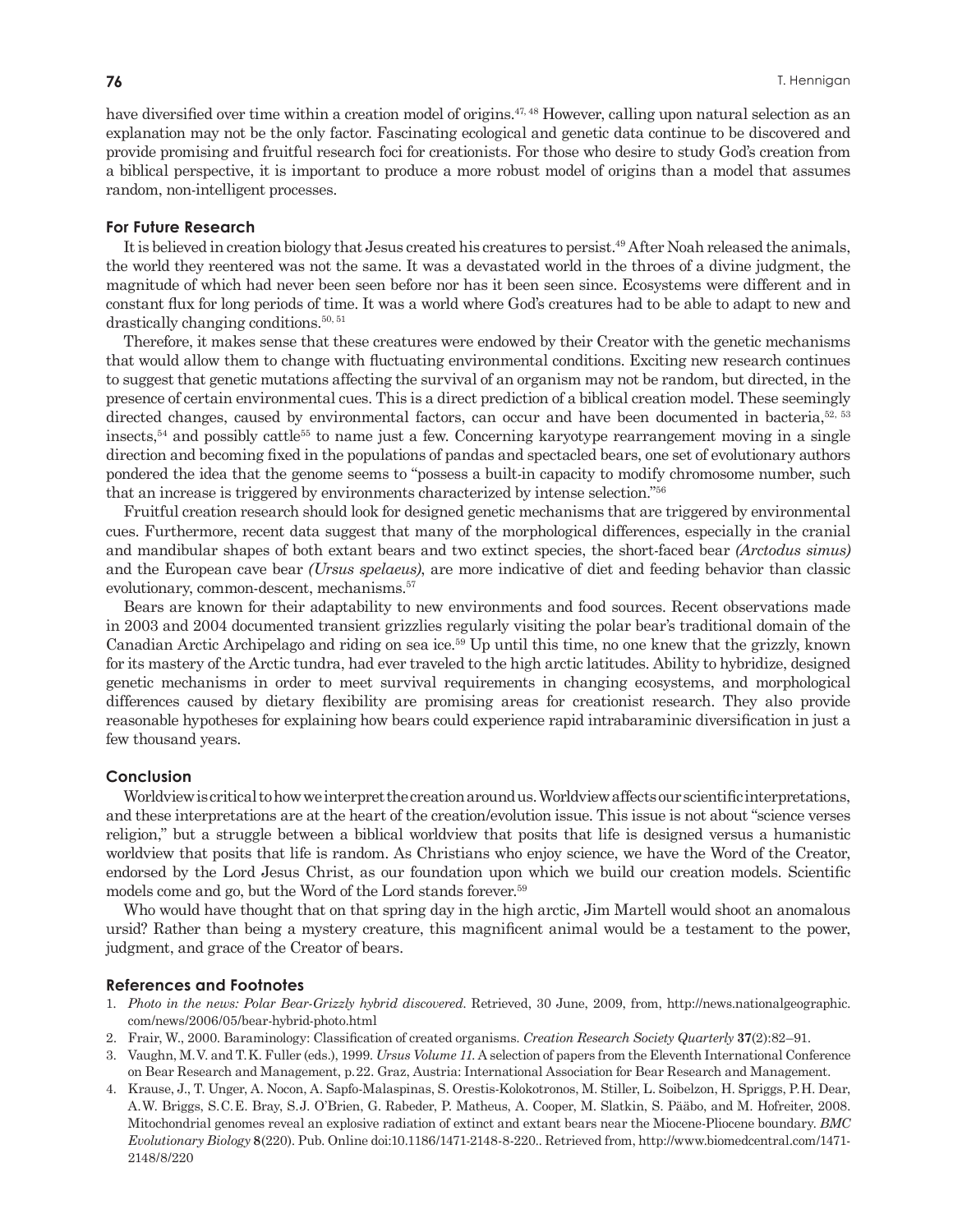- 5. Breiter, M., 2005. *Bears: A year in the life*, p. 13. Buffalo, New York: FireFly Books.
- 6. *The bear den*. American zoo and aquarium's bear taxon advisory group. Retrieved, 1 July, 2009, from, http://www.bearden. org/
- 7. *North American bear center*. Retrieved, 30 June 2009, from, http://www.bear.org/website/index.php?option=com\_ frontpage&Itemid=1
- 8. Lindburg, D. and K. Baragona (eds.), 2004. *Giant pandas: Biology and conservation*, pp. 38–46. Berkeley, California: University of California Press.
- 9. Lindburg and Baragona, Ref. 8.
- 10. Krause et al., Ref. 4.
- 11. Asakura, S., 1969. A note on a bear hybrid, *Melursus ursinus* × *Helarctos malayanus*, at Tama Zoo, Tokyo. *International Zoo Yearbook* **9**:88.
- 12. Scherren, H., 1907. Some notes on hybrid bears. *Proceedings of the Zoological Society London*, pp. 431–435.
- 13. Galbreath, J., M. Hunt, T. Clements, and L. Waits, 2008. An apparent hybrid wild bear from Cambodia. *Ursus* **19**(1):85–86.
- 14. Gray, A., 1972. *Mammalian hybrids*, 2nd ed. Edinburgh: Commonwealth Agricultural Bureaux.
- 15. Gray, Ref. 14.
- 16. *Hybrid bears*. Retrieved 1 July 2009, from, http://www.messybeast.com/genetics/hybrid-bears.htm
- 17. Kowalska, Z., 1962. Intergeneric crossbreed of the brown bear *Ursus arctos L.*, and the Polar Bear *Thalarctos maritimus*  (Phipps). *Przeglad Zoologiczny* **6**:230. 1 pl. [Polish with English summary]
- 18. Kowalska, Z., 1965. Cross breeding between a female European brown bear and a male polar bear in Lodz Zoo. *Przeglad Zoologiczny* **9**:313–319. [Polish with English summary]
- 19. Kowalska, Z., 1969. A note on bear hybrids *Thalarctos maritimus* and *Ursus arctos* at Lodz Zoo. *International Zoo Yearbook* **9**:89.
- 20. Martin, P. L., 1876. *Ursus arctos* and *Ursus maritimus*: On bastards between these species born in Nill's Menagerie at Stuttgart. *Zoologische Garten*, pp. 20–22. (*Zoologische Garten*, 1877, pp. 135–136. W. Stendell and E. von Martens, 1882. tom. cit., pp. 401–402).
- 21. Pederson, A., 1957. On a hybrid between a male *Ursus maritimus* and a female *Ursus arctos*."Der Eisbär," *Neue Brehm Büch*  **201**:1–64.
- 22. Genesis 1–2.
- 23. Wood, T. C., K. Wise, R. Sanders, and N. Doran, 2003. A refined baramin concept. *Occasional Papers of the BSG*, **3**:1–14.
- 24. Tyler, D. J., 2006. Polar bears . . . one of a created kind. *Origins* **44**:8–11; 1997.
- 25. Tyler, D. J., 1997. Adaptations within the bear family: A contribution to the debate about the limits of variation. *Creation Matters* **2**(5):1–4.
- 26. Wood, T. C., 2006. The current status of baraminology. *Creation Research Society Quarterly* **43**(3):149–158.
- 27. Weston, P. and C. Wieland, 1998. Bears across the world. *Creation Ex Nihilo* **20**(4):28–31.
- 28. Asakura, Ref. 11.
- 29. Scherren, Ref. 12..
- 30. Galbreath et al., Ref. 13.
- 31. Gray, Ref. 14.
- 32. *Hybrid bears*, Ref. 16.
- 33. Gray, Ref. 14.
- 34. Kowalska, Ref. 17.
- 35. Kowalska, Ref. 18.
- 36. Kowalska, Ref. 19.
- 37. Martin, Ref. 20.
- 38. Gray, Ref. 14.
- 39. McLellan, B. and D. Reiner. 1994. A review of bear evolution. *International Conference of Bear Research and Management* **9**(1):85–96.
- 40. *Hybrid bears*, Ref. 16.
- 41. Doupé, J. P., J. H. England, M. Furze, and D. Paetkau, 2007. Most northerly observation of a Grizzly Bear *(Ursus arctos)* in Canada: Photographic and DNA evidence from Melville Island, Northwest Territories. *Arctic* **60**(3):271–276.
- 42. Hennigan, T., 2009. The current taxonomic status of family *Ursidae*: The baraminological implications. *Occasional Papers of the BSG*, **12**.
- 43. Hennigan, T., in press. Genesis kinds: Creationism and the origin of species. In, Sanders, R. (ed.), *Proceedings of the Eighth BSG Conference*.
- 44. Lindburg, D. and K. Baragona (eds.), 2004. *Giant pandas: Biology and conservation*, pp. 38–46. Berkeley, California: University of California Press.
- 45. Breiter, Ref. 5, p. 34.
- 46. Wood et al., Ref. 24.
- 47. Lamb, A., 2006. *The Pizzly: a Polar Bear/Grizzly Bear hybrid explained by the Bible*. Retrieved, 30 June 2009 from, http:// creation.com/the-pizzly-a-polar-bear-grizzly-bear-hybrid-explained-by-the-bible
- 48. Davis, B., 2006. *Bearing out natural selection*. Retrieved, 30, June 2009 from, http://www.answersingenesis.org/docs2006/ 0530bears